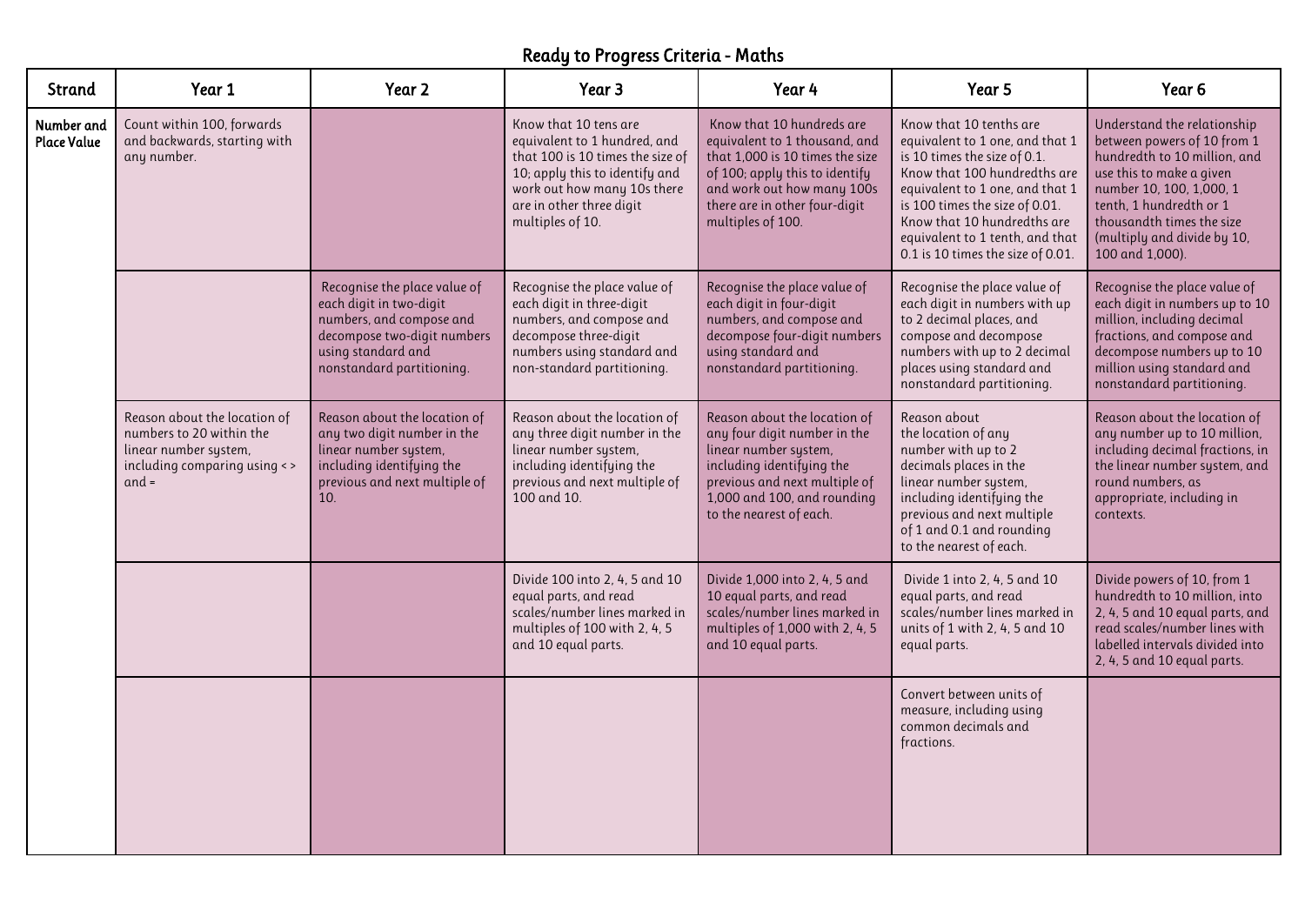| Strand                 | Year 1                                                                                                                                                                                           | Year 2                                                                                        | Year 3                                                                                                                                                                                                                              | Year 4                                                                                                                                                                             | Year 5                                                                                                                               | Year <sub>6</sub> |
|------------------------|--------------------------------------------------------------------------------------------------------------------------------------------------------------------------------------------------|-----------------------------------------------------------------------------------------------|-------------------------------------------------------------------------------------------------------------------------------------------------------------------------------------------------------------------------------------|------------------------------------------------------------------------------------------------------------------------------------------------------------------------------------|--------------------------------------------------------------------------------------------------------------------------------------|-------------------|
| Number<br><b>Facts</b> | Develop fluency in addition<br>and subtraction facts within<br>10.                                                                                                                               | Secure fluency in addition and<br>subtraction facts within 10,<br>through continued practice. | Secure fluency in addition and<br>subtraction facts that bridge<br>10, through continued<br>practice.                                                                                                                               |                                                                                                                                                                                    |                                                                                                                                      |                   |
|                        | <b>Count forwards</b><br>and backwards in<br>multiples of 2, 5 and 10,<br>up to 10 multiples,<br>beginning with any<br>multiple, and count<br>forwards and backwards<br>through the odd numbers. |                                                                                               | Recall multiplication facts,<br>and corresponding division<br>facts, in the 10, 5, 2, 4 and 8<br>multiplication tables, and<br>recognise products in these<br>multiplication tables as<br>multiples of the corresponding<br>number. | Recall multiplication and<br>division facts up to 12x12,<br>and recognise products in<br>multiplication tables as<br>multiples of the corresponding<br>number.                     | Secure fluency in<br>multiplication table facts, and<br>corresponding division facts,<br>through continued practice.                 |                   |
|                        |                                                                                                                                                                                                  |                                                                                               |                                                                                                                                                                                                                                     | Solve division problems, with<br>two-digit dividends and<br>one-digit divisors, that involve<br>remainders, and interpret<br>remainders appropriately<br>according to the context. |                                                                                                                                      |                   |
|                        |                                                                                                                                                                                                  |                                                                                               | Apply place-value knowledge<br>to known additive and<br>multiplicative number facts<br>(scaling facts by 10).                                                                                                                       | Apply place-value knowledge<br>to known additive and<br>multiplicative number facts<br>(scaling facts by 100)                                                                      | Apply place-value knowledge<br>to known additive and<br>multiplicative number facts<br>(scaling facts by 1 tenth or 1<br>hundredth). |                   |
|                        |                                                                                                                                                                                                  |                                                                                               |                                                                                                                                                                                                                                     |                                                                                                                                                                                    |                                                                                                                                      |                   |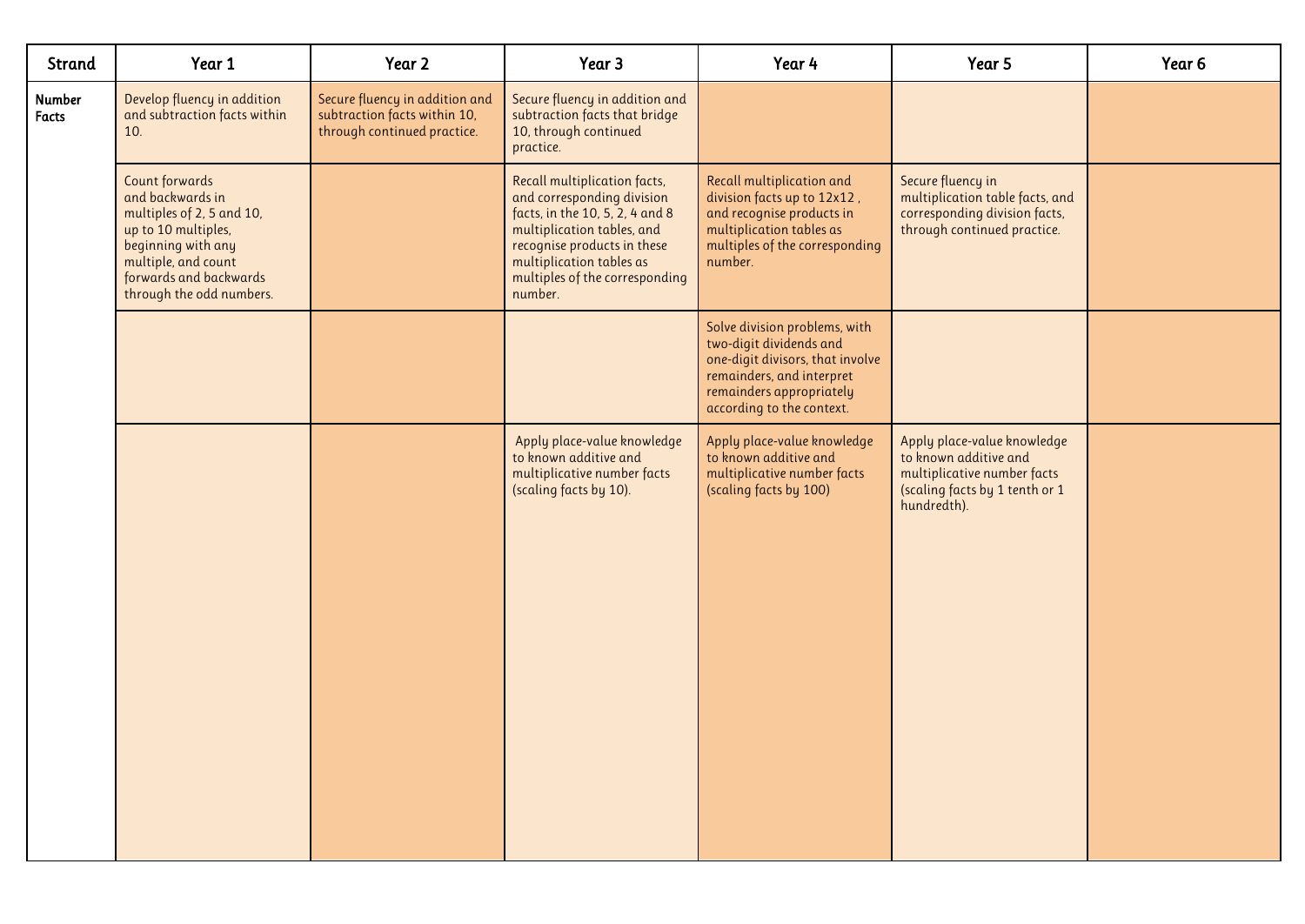| Strand                         | Year 1                                                                                                                                                                                   | Year 2                                                                                                                                                                       | Year 3                                                                                                                                                                                                                                                                                                        | Year 4 | Year 5 | Year 6                                                                                                                                                                                                                              |
|--------------------------------|------------------------------------------------------------------------------------------------------------------------------------------------------------------------------------------|------------------------------------------------------------------------------------------------------------------------------------------------------------------------------|---------------------------------------------------------------------------------------------------------------------------------------------------------------------------------------------------------------------------------------------------------------------------------------------------------------|--------|--------|-------------------------------------------------------------------------------------------------------------------------------------------------------------------------------------------------------------------------------------|
| Addition<br>and<br>Subtraction | Compose numbers to 10 from<br>2 parts, and partition numbers<br>to 10 into parts, including<br>recognising odd and even<br>numbers.                                                      | Add and subtract across 10.                                                                                                                                                  | Calculate complements to 100.                                                                                                                                                                                                                                                                                 |        |        | Understand that 2 numbers<br>can be related additively or<br>multiplicatively, and quantify<br>additive and multiplicative<br>relationships (multiplicative<br>relationships restricted to<br>multiplication by a whole<br>number). |
|                                | Read, write and interpret<br>equations containing addition<br>(+), subtraction (-) and equals<br>(=) symbols, and relate<br>additive expressions and<br>equations to real-life contexts. | Recognise the subtraction<br>structure of 'difference' and<br>answer questions of the form,<br>"How many more?".                                                             | Add and subtract up to<br>three-digit numbers using<br>columnar methods.                                                                                                                                                                                                                                      |        |        | Use a given additive or<br>multiplicative calculation to<br>derive or complete a related<br>calculation, using arithmetic<br>properties, inverse<br>relationships, and place-value<br>understanding.                                |
|                                |                                                                                                                                                                                          | Add and subtract within 100<br>by applying related one-digit<br>addition and subtraction<br>facts: add and subtract only<br>ones or only tens to/from a<br>two digit number. | Manipulate the additive<br>relationship: Understand the<br>inverse relationship between<br>addition and subtraction, and<br>how both relate to the<br>part-part-whole structure.<br>Understand and use the<br>commutative property of<br>addition, and understand the<br>related property for<br>subtraction. |        |        | Solve problems involving ratio<br>relationships.                                                                                                                                                                                    |
|                                |                                                                                                                                                                                          | Add and subtract within 100<br>by applying related one-digit<br>addition and subtraction<br>facts: add and subtract any 2<br>two digit numbers.                              |                                                                                                                                                                                                                                                                                                               |        |        | Solve problems with 2<br>unknowns.                                                                                                                                                                                                  |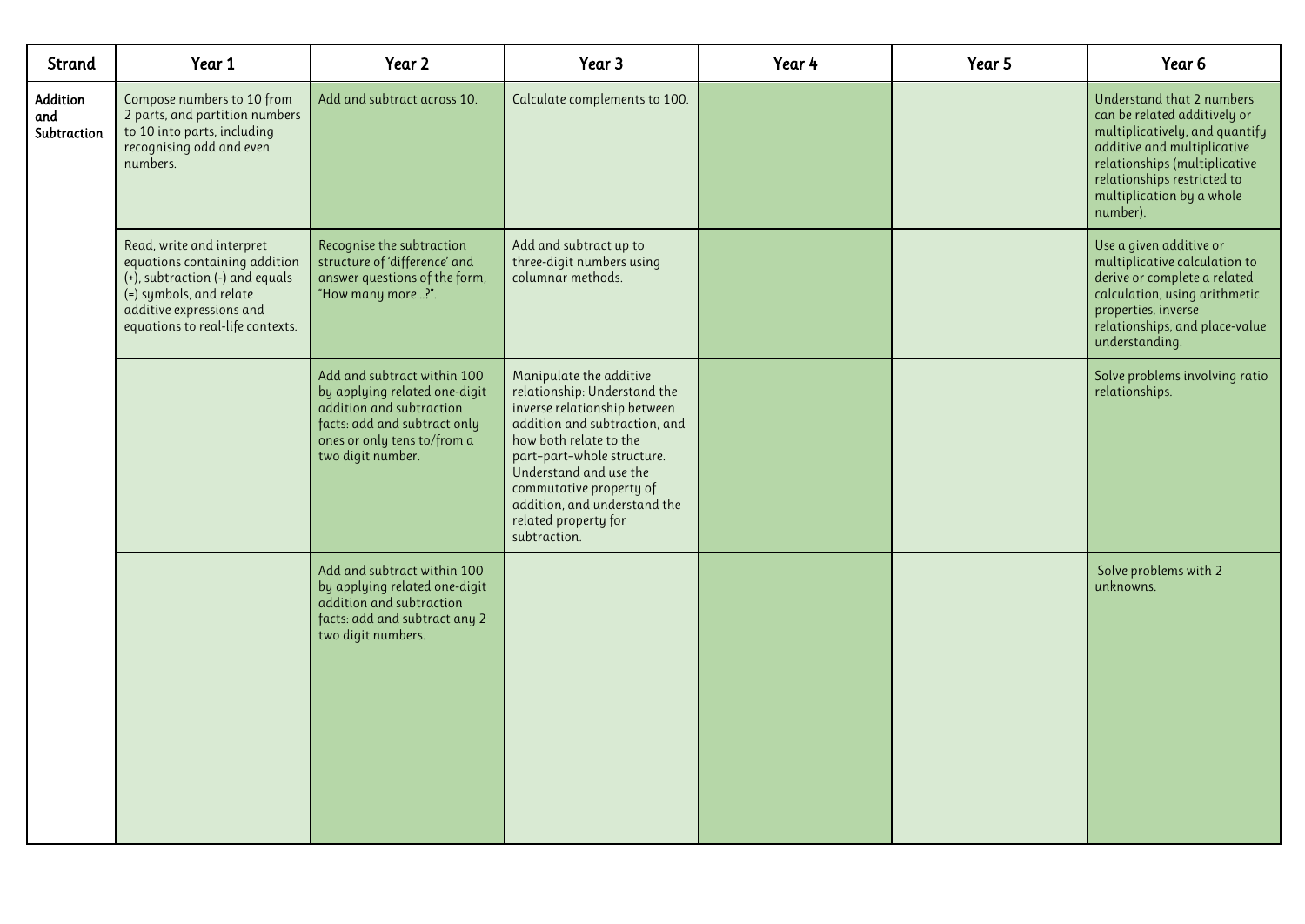| Year 1 | Year 2                                                                                                                                                                           | Year 3                                                                                                                                                           | Year 4                                                                                                                                                                            | Year 5                                                                                                                                                                         | Year <sub>6</sub>                                                                                                                                                          |
|--------|----------------------------------------------------------------------------------------------------------------------------------------------------------------------------------|------------------------------------------------------------------------------------------------------------------------------------------------------------------|-----------------------------------------------------------------------------------------------------------------------------------------------------------------------------------|--------------------------------------------------------------------------------------------------------------------------------------------------------------------------------|----------------------------------------------------------------------------------------------------------------------------------------------------------------------------|
|        | Recognise repeated addition<br>contexts, representing them<br>with multiplication equations<br>and calculating the product,<br>within the 2, 5 and 10<br>multiplication tables.  | Apply known multiplication<br>and division facts to solve<br>contextual problems with<br>different structures, including<br>quotative and partitive<br>division. | Multiply and divide whole<br>numbers by 10 and 100<br>(keeping to whole number<br>quotients); understand this as<br>equivalent to making a<br>number 10 or 100 times the<br>size. | Multiply and divide numbers<br>by 10 and 100; understand<br>this as equivalent to making a<br>number 10 or 100 times the<br>size, or 1 tenth or 1 hundredth<br>times the size. | For year 6, multiplication and<br>division ready-to progress<br>criteria are combined with<br>addition and subtraction<br>ready to-progress criteria<br>(please see above) |
|        | Relate grouping problems<br>where the number of groups is<br>unknown to multiplication<br>equations with a missing<br>factor, and to division<br>equations (quotitive division). |                                                                                                                                                                  | Manipulate multiplication and<br>division equations, and<br>understand and apply the<br>commutative property of<br>multiplication.                                                | Find factors and multiples of<br>positive whole numbers,<br>including common factors and<br>common multiples, and<br>express a given number as a<br>product of 2 or 3 factors. |                                                                                                                                                                            |
|        |                                                                                                                                                                                  |                                                                                                                                                                  | Understand and apply the<br>distributive property of<br>multiplication.                                                                                                           | Multiply any whole number<br>with up to 4 digits by any<br>one-digit number using a<br>formal written method.                                                                  |                                                                                                                                                                            |
|        |                                                                                                                                                                                  |                                                                                                                                                                  |                                                                                                                                                                                   | Divide a number with up to 4<br>digits by a one-digit number<br>using a formal written<br>method, and interpret<br>remainders appropriately for<br>the context.                |                                                                                                                                                                            |
|        |                                                                                                                                                                                  |                                                                                                                                                                  |                                                                                                                                                                                   |                                                                                                                                                                                |                                                                                                                                                                            |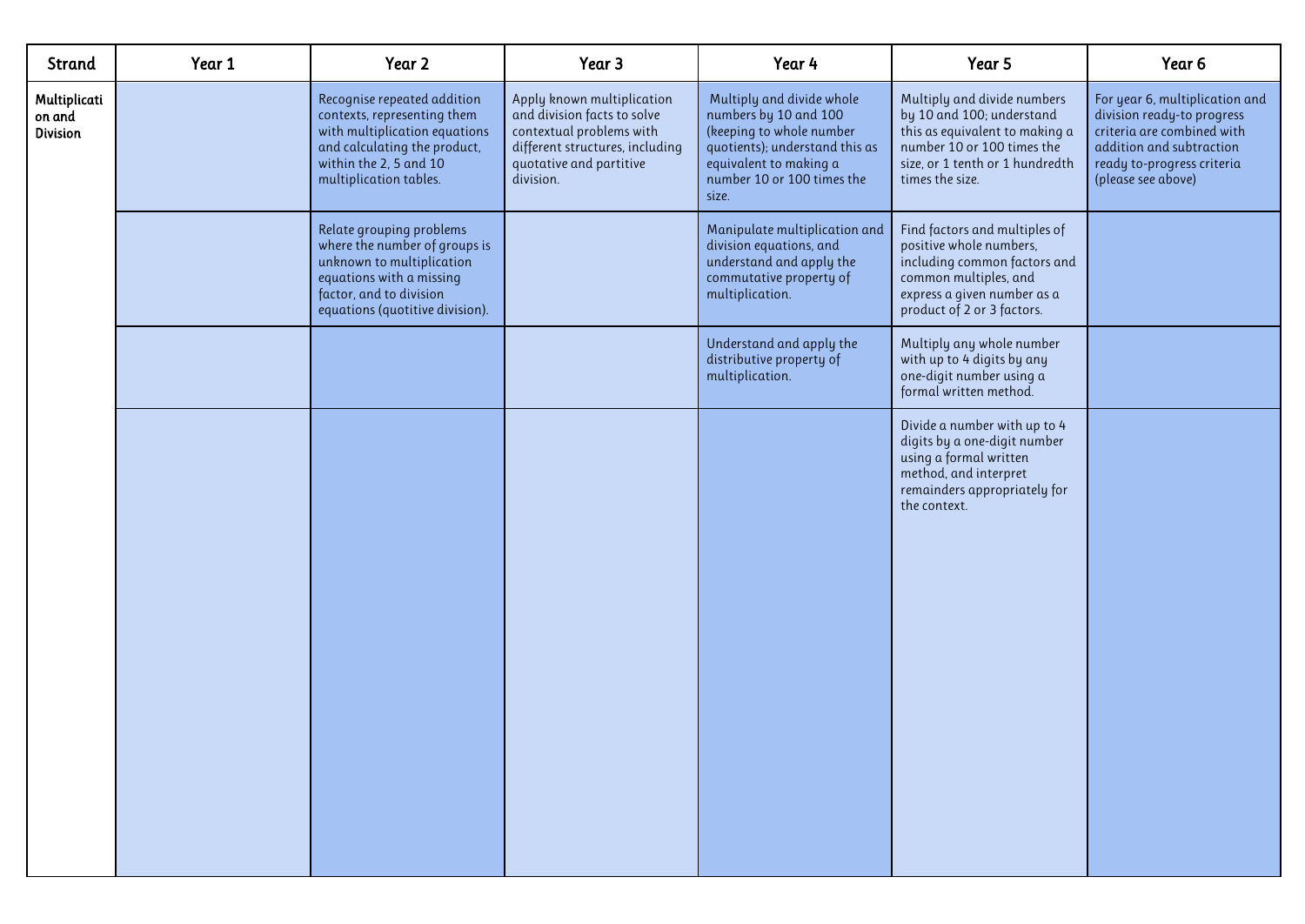| Strand           | Year 1 | Year 2 | Year 3                                                                                                                     | Year 4                                                                                                              | Year 5                                                                                                                                                                                                                                                                                                                                                             | Year <sub>6</sub>                                                                                                                                                                                    |
|------------------|--------|--------|----------------------------------------------------------------------------------------------------------------------------|---------------------------------------------------------------------------------------------------------------------|--------------------------------------------------------------------------------------------------------------------------------------------------------------------------------------------------------------------------------------------------------------------------------------------------------------------------------------------------------------------|------------------------------------------------------------------------------------------------------------------------------------------------------------------------------------------------------|
| <b>Fractions</b> |        |        | Interpret and write proper<br>fractions to represent 1 or<br>several parts of a whole that is<br>divided into equal parts. |                                                                                                                     |                                                                                                                                                                                                                                                                                                                                                                    | Recognise when fractions can<br>be simplified, and use common<br>factors to simplify fractions.                                                                                                      |
|                  |        |        | Find unit fractions of<br>quantities using known<br>division facts (multiplication<br>tables fluency).                     |                                                                                                                     | Find non-unit fractions of<br>quantities.                                                                                                                                                                                                                                                                                                                          | Express fractions in a common<br>denomination and use this to<br>compare fractions that are<br>similar in value.                                                                                     |
|                  |        |        | Reason about the location of<br>any fraction within 1 in the<br>linear number system.                                      | Reason about the location of<br>mixed numbers in the linear<br>number system.                                       |                                                                                                                                                                                                                                                                                                                                                                    | Compare fractions with<br>different denominators,<br>including fractions greater<br>than 1, using reasoning, and<br>choose between reasoning and<br>common denomination as a<br>comparison strategy. |
|                  |        |        |                                                                                                                            | Convert mixed numbers to<br>improper fractions and vice<br>versa.                                                   | Find equivalent fractions and<br>understand that they have the<br>same value and the same<br>position in the linear number<br>system. 3F-4 Add and subtract<br>fractions with the same<br>denominator, within 1.4F-3<br>Add and subtract improper<br>and mixed fractions with the<br>same denominator, including<br>bridging whole numbers. 5F-3<br>Recall decimal |                                                                                                                                                                                                      |
|                  |        |        | Add and subtract fractions<br>with the same denominator,<br>within 1.                                                      | Add and subtract improper<br>and mixed fractions with the<br>same denominator, including<br>bridging whole numbers. | Recall decimal fraction<br>equivalents for $\frac{1}{2}$ , $\frac{1}{4}$ , $\frac{1}{8}$ and<br>1/10, and for multiples of<br>these proper fractions.                                                                                                                                                                                                              |                                                                                                                                                                                                      |